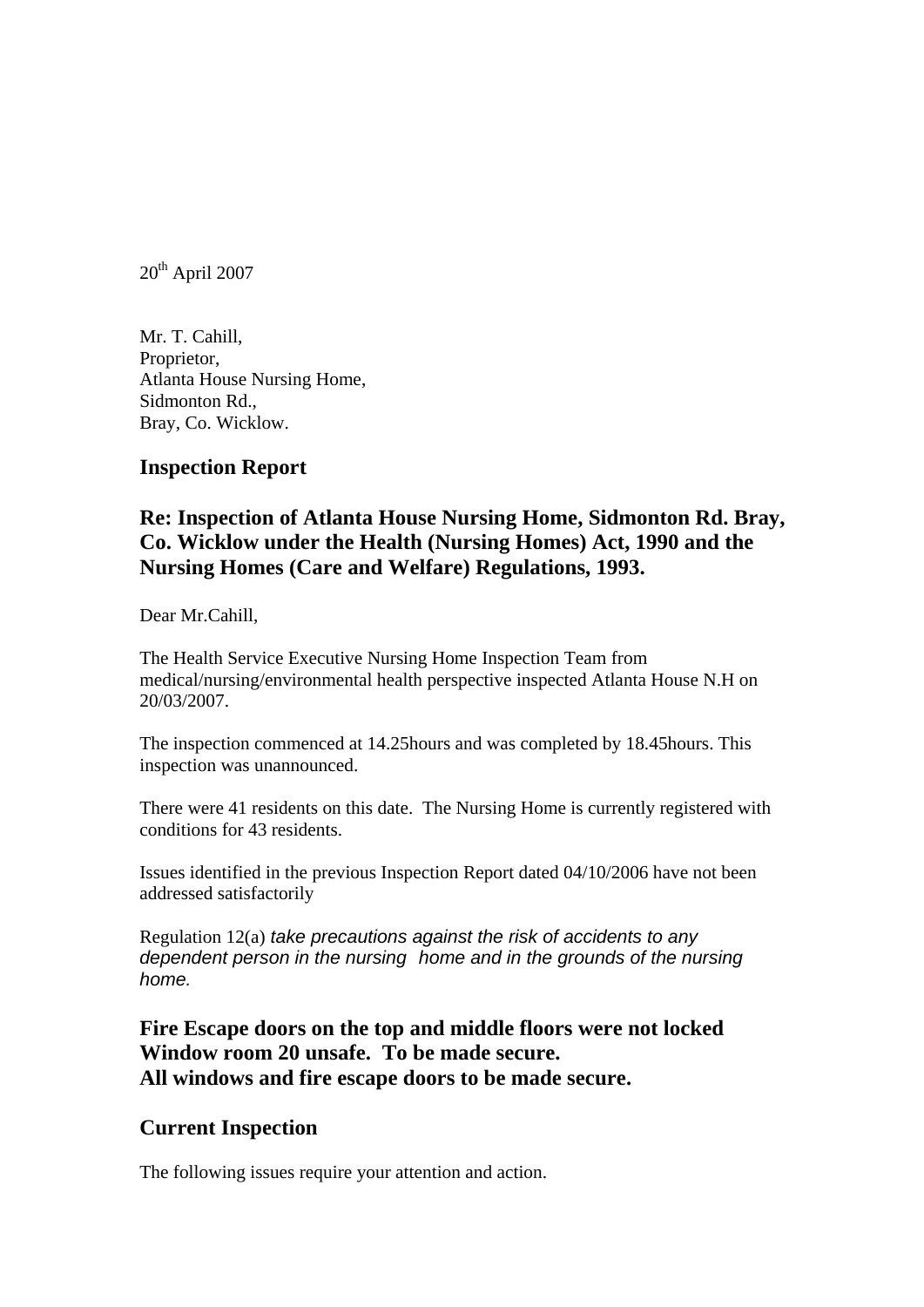## **Non Compliance with a condition of Registration:**

**Condition(b) That the person in charge should be rostered and work full time.** 

**The person in charge was rostered but was not present. No written record to explain absence was recorded in the roster.** 

**Article: 8(b)** *adequate space is provided for a reasonable number of personal possessions*  **Non-compliance(s):** insufficient bed lockers rooms 22&25 **Required Action:** provide **Timescale:** within 1 month

**Article: 11.2(a)** *adequate accommodation and space in single and shared sleeping rooms and portable screens or screening curtains to ensure privacy for individual persons*

**Non-compliance(s):** unsuitable screens rooms 8,9,10,11,13,14,19,24,25

**Required Action:** provide

**Timescale:** within 2 months

**Recommendations: fixed screens would be suitable.**

**Article: 11.2(b)** *adequate day space for each person in an area separate from the circulation and sleeping areas and adequate dining and sitting space for mobile persons.* 

**Non-compliance(s):** inadequate dining room space

**Required Action:** provide

**Timescale:** within 2 months

**Recommendations: small dining room to be allocated exclusively as dining area.**

**Article: 11.2(h)** *suitable and sufficient lighting and ventilation, with natural lighting and ventilation in rooms which are regularly occupied by dependent persons.* 

**non-compliance(s):** extractor fans not working in ground floor toilet, rooms 14,16,17 shower room,23,24,26 no ventilation en suite room13,15,22

**Required Action:** rectify **Timescale:** within 2 months

**Article: 11.2(i)***. over-bed lamps at each bed accessible to the person and permanent night lighting with dimming facilities.* 

**non-compliance(s):** no functional overbed light room 20, no dimmer knobs on switches in rooms 1,2,3,10,12,26 **Required Action:** rectify